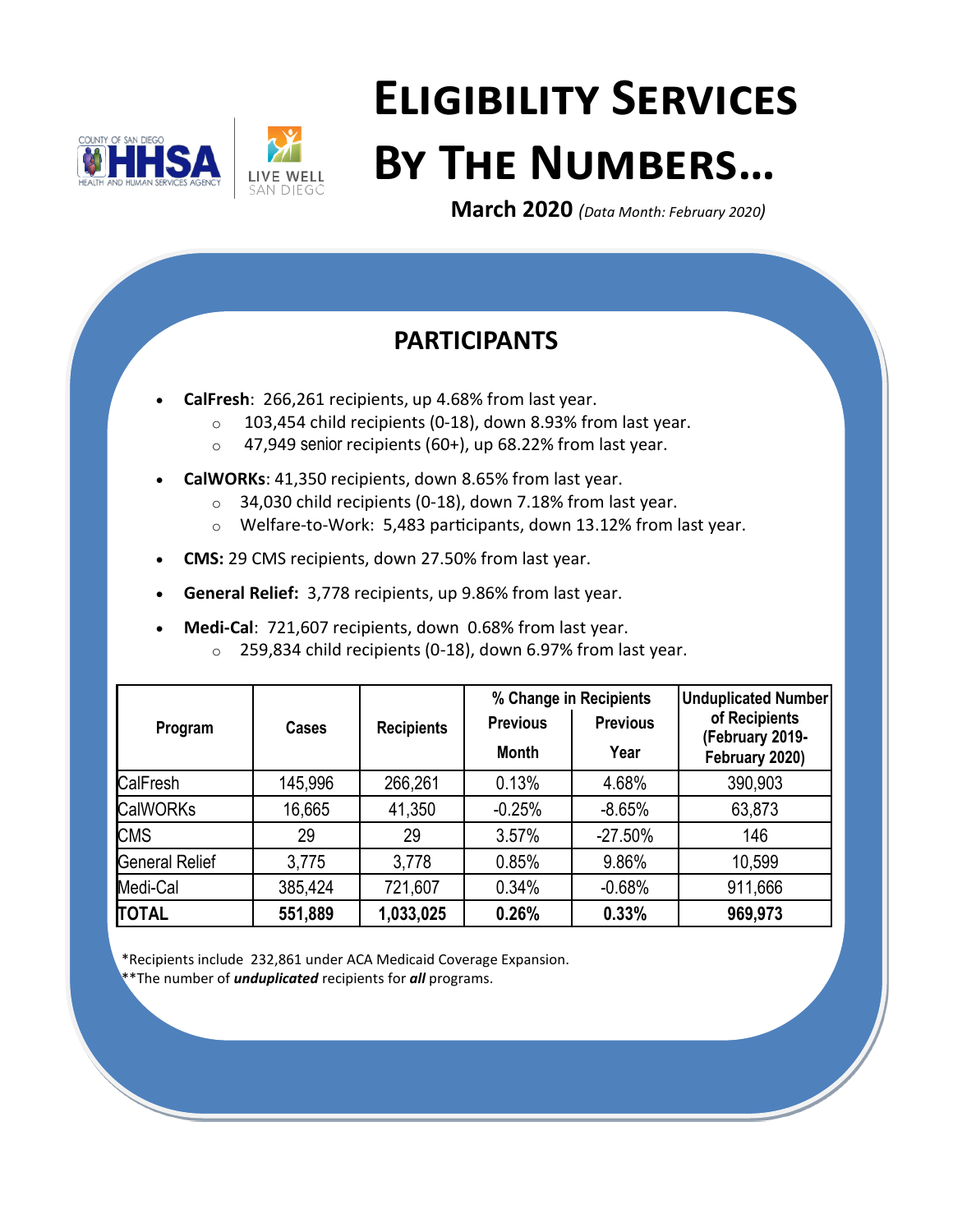### **PROCESSING**

| <b>Applications Registered</b> |               |             |                       | <b>Renewals Generated</b> |             |
|--------------------------------|---------------|-------------|-----------------------|---------------------------|-------------|
| Program                        | February 2020 | <b>FYTD</b> | Program               | February 2020             | <b>FYTD</b> |
| CalFresh                       | 12,078        | 110,060     | CalFresh              | 5,795                     | 51,872      |
| <b>CalWORKs</b>                | 1,732         | 18,456      | <b>CalWORKs</b>       | 1,384                     | 11,055      |
| <b>CMS</b>                     | 401           | 4,175       | <b>CMS</b>            |                           | 98          |
| <b>General Relief</b>          | 1,920         | 15,808      | <b>General Relief</b> | 172                       | 1,084       |
| Medi-Cal                       | 14,179        | 124,216     | Medi-Cal              | 35,889                    | 283,932     |
| <b>Total</b>                   | 30,310        | 272,715     | Total                 | 43,248                    | 348,041     |

| <b>Applications Registered</b> |               |             |  | <b>Renewals Generated</b> |               |             |  |
|--------------------------------|---------------|-------------|--|---------------------------|---------------|-------------|--|
| Program                        | February 2020 | <b>FYTD</b> |  | Program                   | February 2020 | <b>FYTD</b> |  |
| Fresh                          | 12,078        | 110,060     |  | CalFresh                  | 5,795         | 51,872      |  |
| WORKs                          | 1,732         | 18,456      |  | <b>CalWORKs</b>           | 1,384         | 11,055      |  |
| S                              | 401           | 4,175       |  | <b>CMS</b>                |               | 98          |  |
| าeral Relief                   | 1,920         | 15,808      |  | <b>General Relief</b>     | 172           | 1,084       |  |
| di-Cal                         | 14,179        | 124,216     |  | Medi-Cal                  | 35,889        | 283,932     |  |
|                                | 30,310        | 272,715     |  | Total                     | 43,248        | 348,041     |  |
|                                |               |             |  |                           |               |             |  |

| <b>Periodic Reports Generated</b> |               |             |  | <b>Documents Imaged</b> |             |
|-----------------------------------|---------------|-------------|--|-------------------------|-------------|
| Program                           | February 2020 | <b>FYTD</b> |  | February 2020           | <b>FYTD</b> |
| CalFresh                          | 12,167        | 92,701      |  | 493,527                 | 4,099,329   |
| <b>CalWORKs</b>                   | 914           | 6,835       |  | <b>Tasks Created</b>    |             |
| <b>General Relief</b>             | 2,234         | 16,056      |  |                         |             |
| Medi-Cal                          | 25            | 239         |  | February 2020           | <b>FYTD</b> |
| <b>Total</b>                      | 15,340        | 115,831     |  | 379,138                 | 3,010,285   |
|                                   |               |             |  |                         |             |

| <b>Documents Imaged</b>      |             |  |  |  |
|------------------------------|-------------|--|--|--|
| February 2020<br><b>FYTD</b> |             |  |  |  |
| 493,527                      | 4,099,329   |  |  |  |
|                              |             |  |  |  |
| <b>Tasks Created</b>         |             |  |  |  |
|                              |             |  |  |  |
| February 2020                | <b>FYTD</b> |  |  |  |

## **ACCESS CUSTOMER SERVICE CENTER**

| <b>Customer Service</b> |               |               |         |             |  |  |
|-------------------------|---------------|---------------|---------|-------------|--|--|
| <b>Month</b>            | February 2019 | February 2020 | Change  | <b>FYTD</b> |  |  |
| Total Calls             | 114,102       | 140,037       | 25,935  | 945,541     |  |  |
| Abandoned               | 8,078         | 13,430        | 5,352   | 70,725      |  |  |
| Average Wait Time       | 9:01          | 8:04          | $-0.57$ | 8:25        |  |  |

| <b>Community Based Organization (CBO)</b>                               |       |       |      |        |  |  |
|-------------------------------------------------------------------------|-------|-------|------|--------|--|--|
| February 2019<br><b>FYTD</b><br><b>Month</b><br>Change<br>February 2020 |       |       |      |        |  |  |
| <b>Total Calls</b>                                                      | 6,012 | 6,773 | 761  | 53,548 |  |  |
| Abandoned                                                               | 282   | 477   | 195  | 3,837  |  |  |
| Average Wait Time                                                       | 3:06  | 7.22  | 4:16 | 6:35   |  |  |

| <b>Emails Received</b>       |        |  |  |  |
|------------------------------|--------|--|--|--|
| <b>FYTD</b><br>February 2020 |        |  |  |  |
| 4.290                        | 42,439 |  |  |  |

## **FAMILY RESOURCE CENTER VISITS**

| <b>Month</b>                | February 2019 | February 2020 | Change | <b>FYTD</b> |
|-----------------------------|---------------|---------------|--------|-------------|
| <b>Total Tickets Issued</b> | 73,366        | 78,492        | 6.53%  | 687,657     |
| Average Wait Time (min.)    | 14.21         | 15.83         | 1.62   |             |